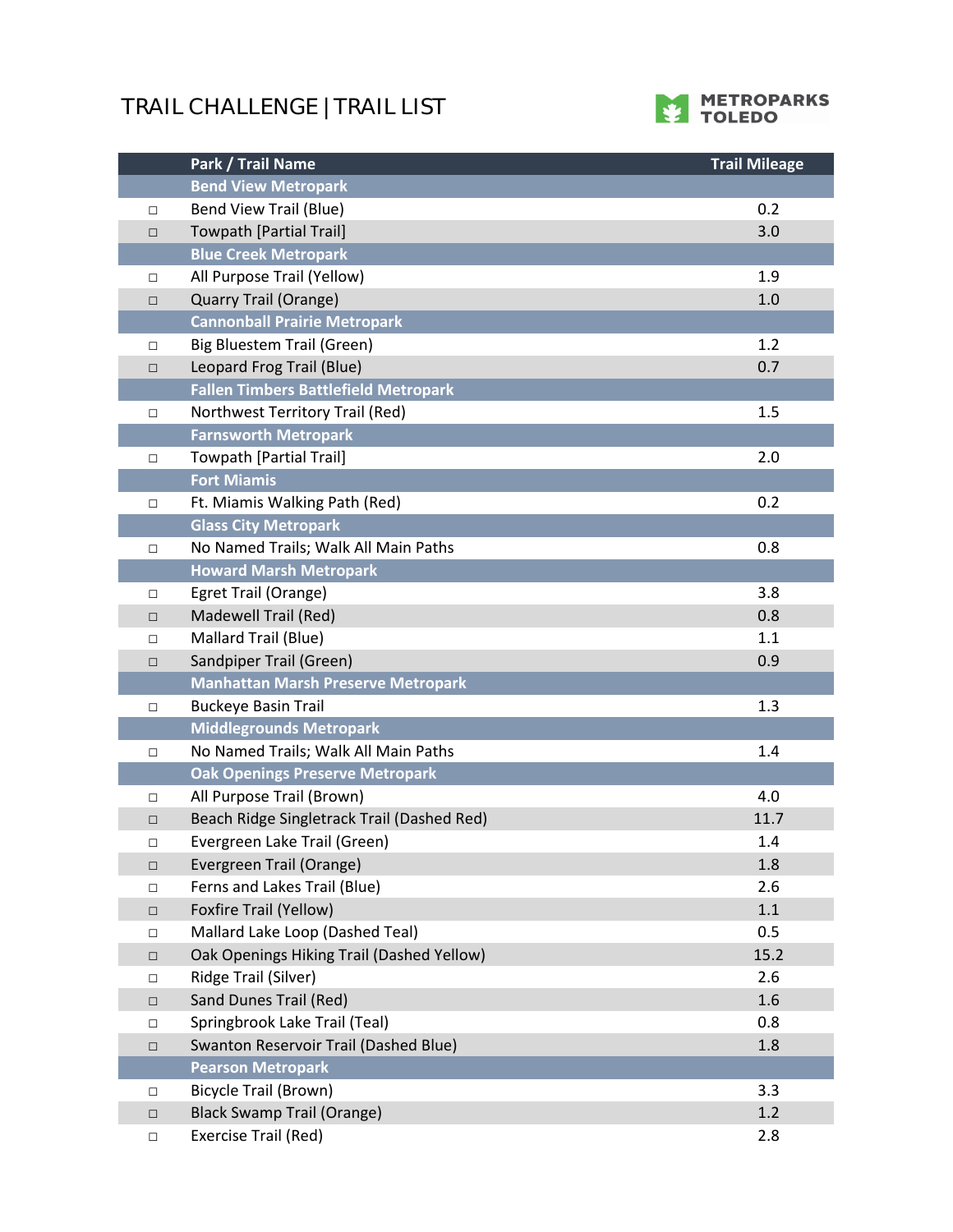## **TRAIL CHALLENGE | TRAIL LIST**



|        | Park / Trail Name                                 | <b>Trail Mileage</b> |
|--------|---------------------------------------------------|----------------------|
| $\Box$ | North Side (Yellow)                               | 0.6                  |
| $\Box$ | North Trail (Black)                               | 3.0                  |
| $\Box$ | Wood Thrush Trail (Blue)                          | 1.1                  |
|        | <b>Providence Metropark</b>                       |                      |
| $\Box$ | River Bluff Trail (Orange)                        | 2.3                  |
| $\Box$ | <b>Towpath [Partial Trail]</b>                    | 1.6                  |
| $\Box$ | <b>Wolf Rapids Trail (Yellow)</b>                 | 0.4                  |
|        | <b>Secor Metropark</b>                            |                      |
| □      | All Purpose Trail (Brown)                         | 2.7                  |
| $\Box$ | All Purpose Trail Long Loop (Dashed Brown)        | 0.8                  |
| $\Box$ | <b>Bluebird Habitat Trail (Blue)</b>              | 1.1                  |
| $\Box$ | Forest Edge Trail (Green)                         | 0.6                  |
| $\Box$ | Moseley Trail [Partial Trail]                     | 0.2                  |
| $\Box$ | Prairie Trail (Orange)                            | 0.3                  |
| $\Box$ | <b>Upland Woods Trail (Silver)</b>                | 0.8                  |
| $\Box$ | <b>Wetwoods Trail (Red)</b>                       | 0.8                  |
| $\Box$ | <b>Wildflower Trail (Yellow)</b>                  | 0.8                  |
| $\Box$ | <b>Woodland Pond Trail (Purple)</b>               | 0.2                  |
|        | <b>Side Cut Metropark</b>                         |                      |
| $\Box$ | Canal Locks Trail (Blue)                          | 0.5                  |
| $\Box$ | <b>Fallen Timbers Trail (Red)</b>                 | 2.8                  |
| $\Box$ | <b>Riverview Trail (Orange)</b>                   | 0.9                  |
| $\Box$ | Wabash Cannonball Trail Connector (Dashed Violet) | 0.6                  |
| $\Box$ | Wabash Cannonball Trail Extension (Violet)        | 2.0                  |
| $\Box$ | Wood Duck Trail (Green)                           | 0.7                  |
|        | <b>Swan Creek Preserve Metropark</b>              |                      |
| $\Box$ | All Purpose Trail (Brown)                         | 2.2                  |
| $\Box$ | <b>Big Woods Trail (Yellow)</b>                   | 0.4                  |
| $\Box$ | Meadow Trail (Orange)                             | 0.4                  |
| □      | North Trail (Blue)                                | 0.8                  |
| $\Box$ | Swan Creek Connector Trail (Red)                  | 0.7                  |
|        | <b>Toledo Botanical Garden</b>                    |                      |
| $\Box$ | No Named Trails; Walk All Main Paths              | 2.2                  |
|        | <b>Westwinds Metropark</b>                        |                      |
| $\Box$ | 3D Archery Trail (Red)                            | 0.5                  |
| $\Box$ | Oak Woods Trail (Green)                           | 0.7                  |
|        | <b>Wildwood Preserve Metropark</b>                |                      |
| □      | All Purpose Trail (Brown)                         | 1.6                  |
| $\Box$ | Floodplain Trail (Blue)                           | 1.3                  |
| $\Box$ | Grasslands Trail (Orange)                         | 0.6                  |
| $\Box$ | Meadow Loop Trail (Yellow)                        | 0.6                  |
| $\Box$ | Prairie Trail (Purple)                            | 1.3                  |
| $\Box$ | Ridge Loop Trail (Green)                          | 0.4                  |